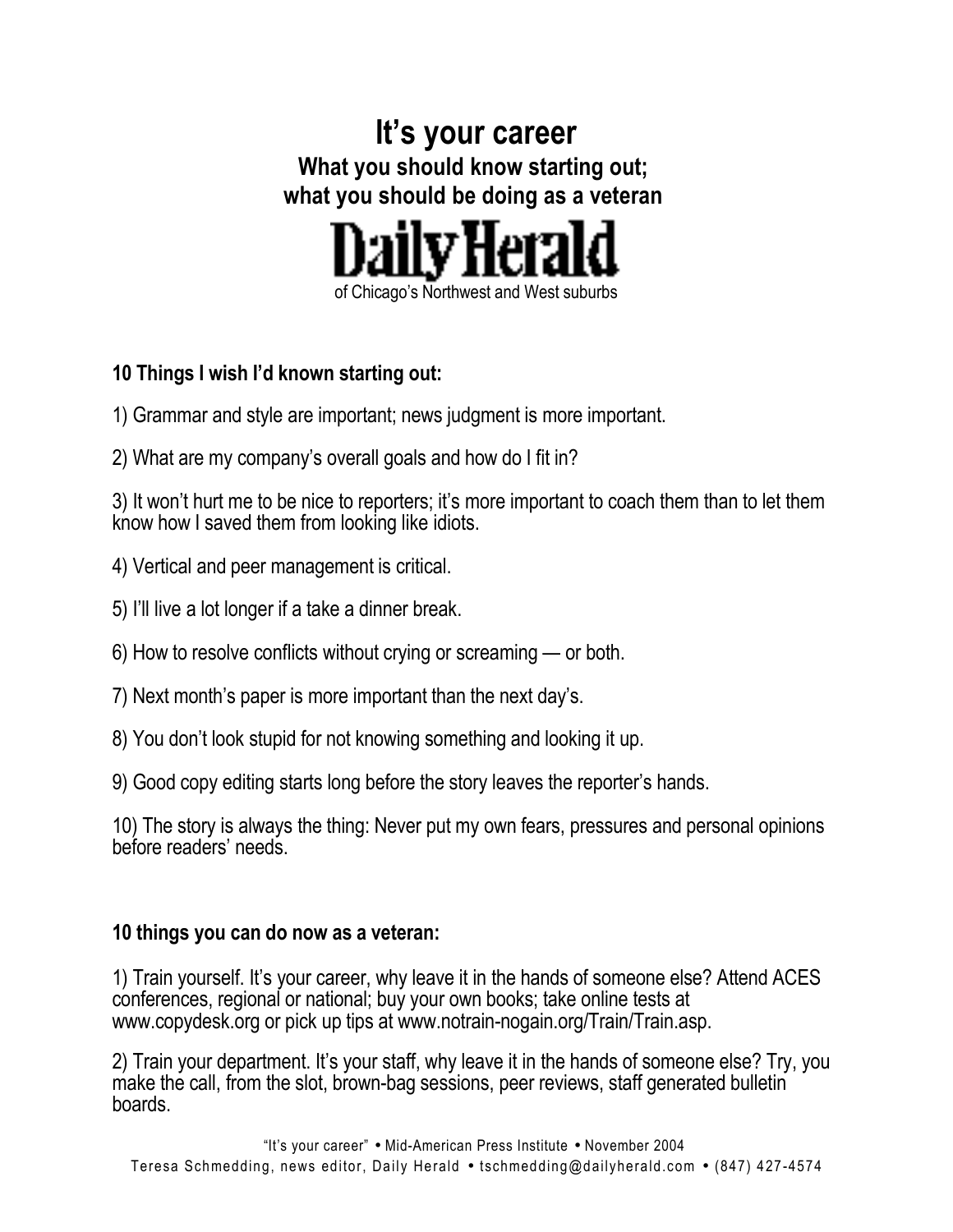3) Be a coach for the newsroom, not someone who knows it all. Take a teaching tone, not a condescending one, when working with reporters. Try a focus of the month program.

4) Tout yourself and your staff. If you have an employee newsletter, submit regular articles on newsroom decisions. Write for the ACES newsletter. Volunteer to speak at a high school or college. Try an open house.

5) Get involved outside your department. Volunteer to serve on an employee activities committee. Ask to shadow someone in advertising for an afternoon. Schedule some time to spend with your paper's marketing staff. Work on a special project.

6) Be a beacon of hope, not the voice of doom and gloom. Become the person people come to get things done, not the one they hide information from.

7) Have fun. Organize a softball game between reporters and editors. Try a daily fun fact or e-poll. Organize Friday lunch/dinner BBQs in the parking lot during summer.

8) Work on conflict-resolution skills. Only those that can handle tricky situations with grace will be leaders (not necessarily managers) in the newsroom. Practice on little things first, such as questioning your dinner bill. During times of crisis, we tend to rely on our emotions. Develop a pattern of behavior for yourself so that in stressful situations, you can maintain your calm and be effective.

9) Build bonds with other copy editors or managers in the industry. Too often, we feel isolated or get caught in power plays so we don't trust others in our own newsroom. Talking with someone else will help give you perspective and fresh ideas.

10) Know your own business. Read trade publications or trade Web sites. Subscribe to email headlines from other papers. Read poynter.org. Know what's going on with Jayson Blair, circulation scandals, media mergers. It's your industry. Shouldn't you know the issues facing it so you can better prepare yourself, your staff, your company to face those challenges?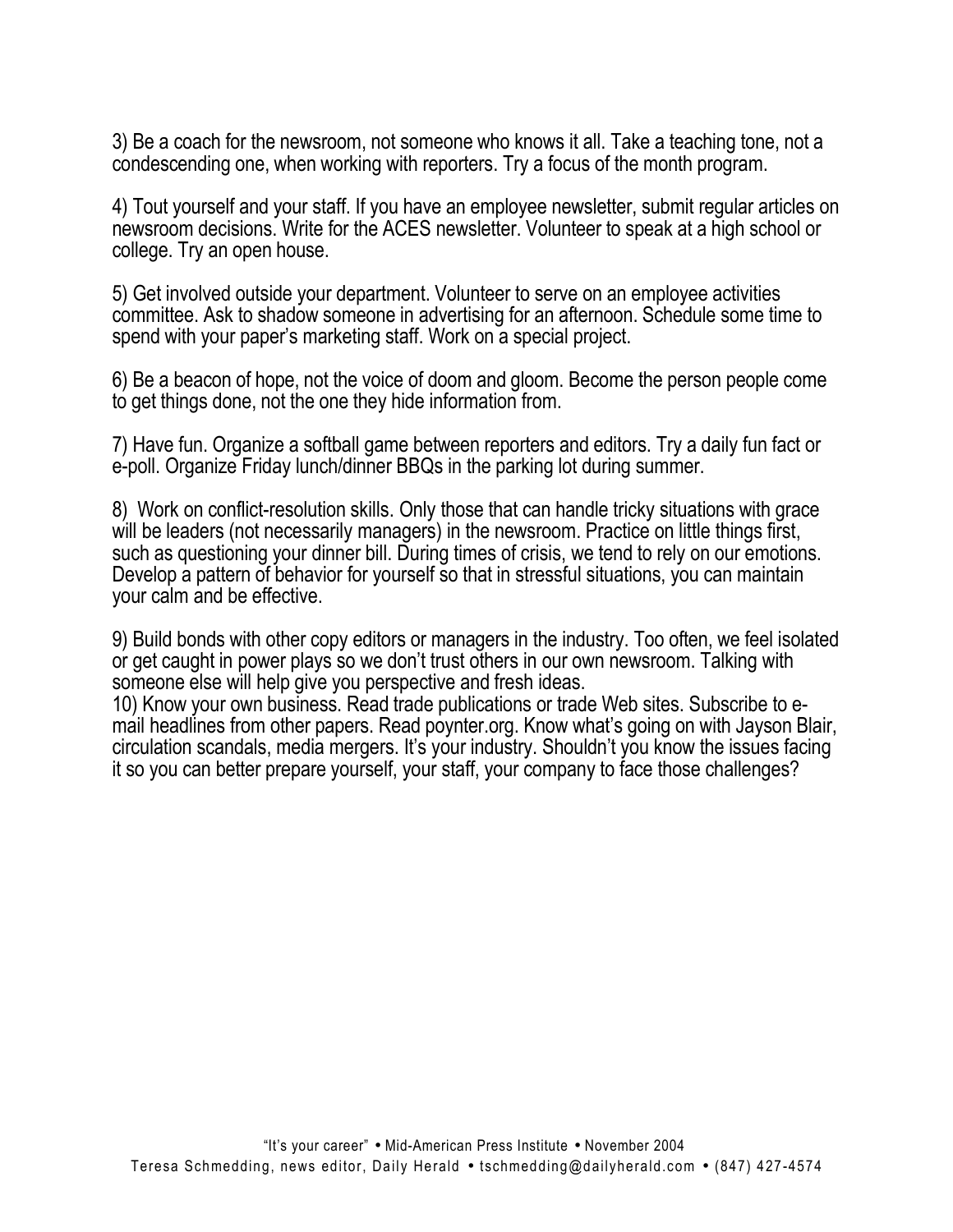**Training on the sly: Ideas for no-cost, little-time training:**

# **From the Slot**

### **How it works**

Slotters, usually the news editor of the day, copy before and after versions of headlines (or sometimes stories) into an e-mail and then explain why changes were made. We don't discuss everything slotters change; we pull out a couple of examples that perhaps fall in line with improvements we're focusing on at a given time (such as use of question headlines, poetry in headlines, accuracy) or that otherwise warrant discussion. No names are used except to point out good work.

#### **Why we do it**

"From the Slot" is a way to give feedback instantly, explain why we change headlines and show copy editors what we're looking for, especially on Page 1.

#### **Time commitment**

The news editor or another senior editor can prepare this e-mail easily in a half-hour or less, and it need not be done every night. We try to send out two or three per week.

### **Obstacles**

- It's yet another e-mail in the Inbox. But if you keep it brief enough, it gets looked at because copy editors like the feedback, especially if praise is included.
- Some may not like being criticized in public, especially if they liked their headline. But we don't use names when criticizing, and we explain why we made the change. As with any critiquing, egos must be set aside.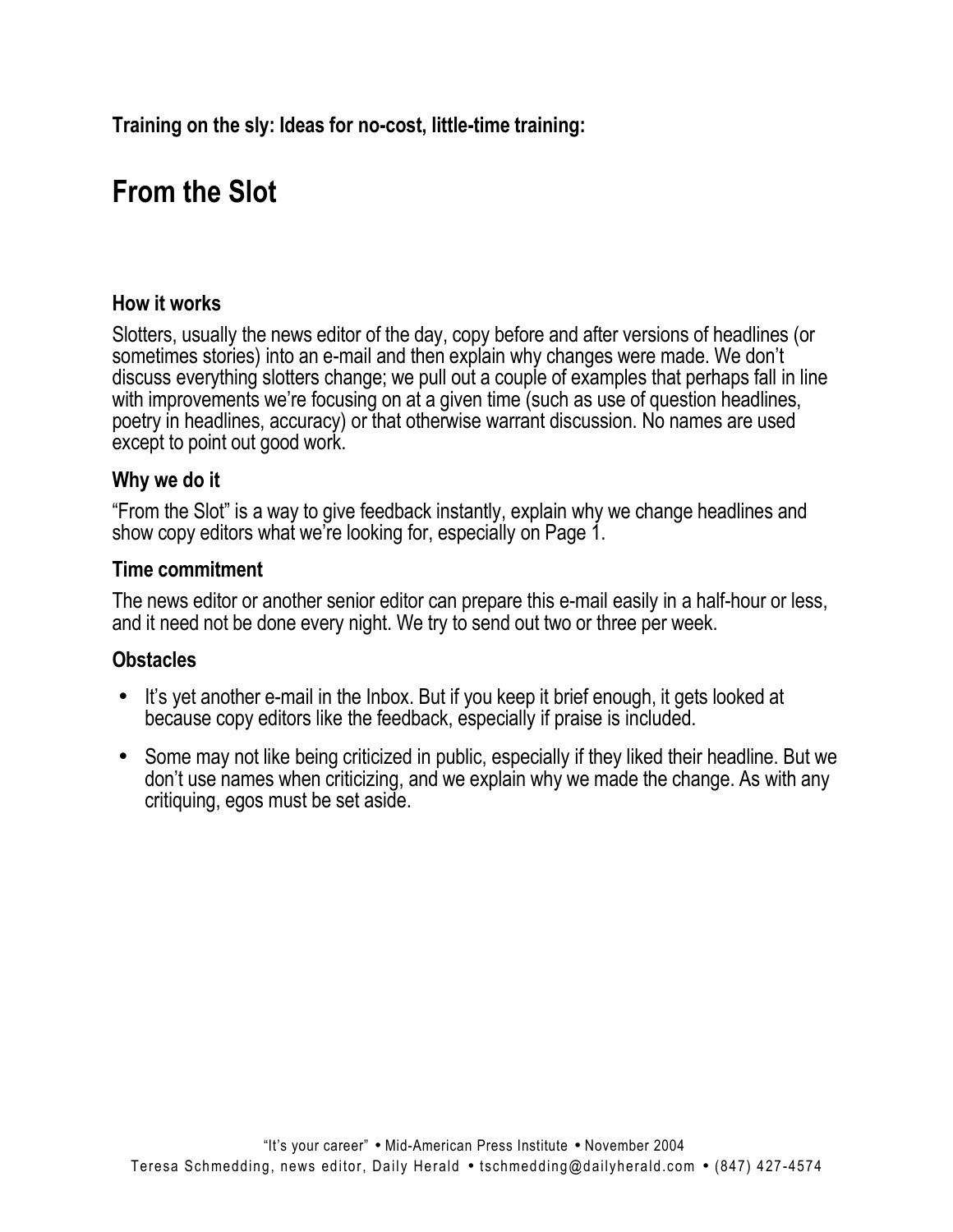# **You Make The Call**

### **How it works**

If the news editor, or another senior editor, runs into a story that requires major editing, rewriting or holding, the news editor takes the original copy, e-mails it to the copy editors and asks if they were the final slot on the story, what call would they make. Hold it? Run it? Rewrite it? Why? The next night, she sends out the story again and includes the copy editors' comments, as well as "the call" that was finally made.

### **Why we do it**

The goal is to teach copy editors critical editing skills and to encourage them to speak up when a story needs help. It also provides an opportunity to show how reporters and editors can work together – with a productive outcome. Copy editors often enjoy giving their feedback on stories that often are left to senior editors, and sometimes they find problems that weren't discovered in the first place.

### **Time commitment**

The news editor can compile copy editors' comments and put together the explanation usually in less than a half-hour. I usually do it about once a week.

### **Obstacles**

- This assumes your paper's top editors would support you working with content editors to improve stories or hold them.
- Sometimes copy editors feel You Make The Call is a test and they'll be penalized if they don't make the call. While we are impressed with the copy editors who get it, we also realize this is not an easy exercise, and the point is to teach and interact.

# **Focus of the Month**

### **How it works**

My metro news editor chooses a topic for the month, often with help from other desk managers or others in the newsroom. Then he writes an e-mail on the topic usually once a week. It goes to the whole newsroom. Topics can be simple – homonyms – or complex – using numbers – but they often address problems in writing we on the desk feel are pervasive at a given time.

### **Why we do it**

It's a simple educational tool for copy editors and everyone in the newsroom that also is aimed at improving the copy that comes to the desk. The staff seems to enjoy reading simple grammar tips. And sometimes you can have fun with a topic, such as putting it in quiz form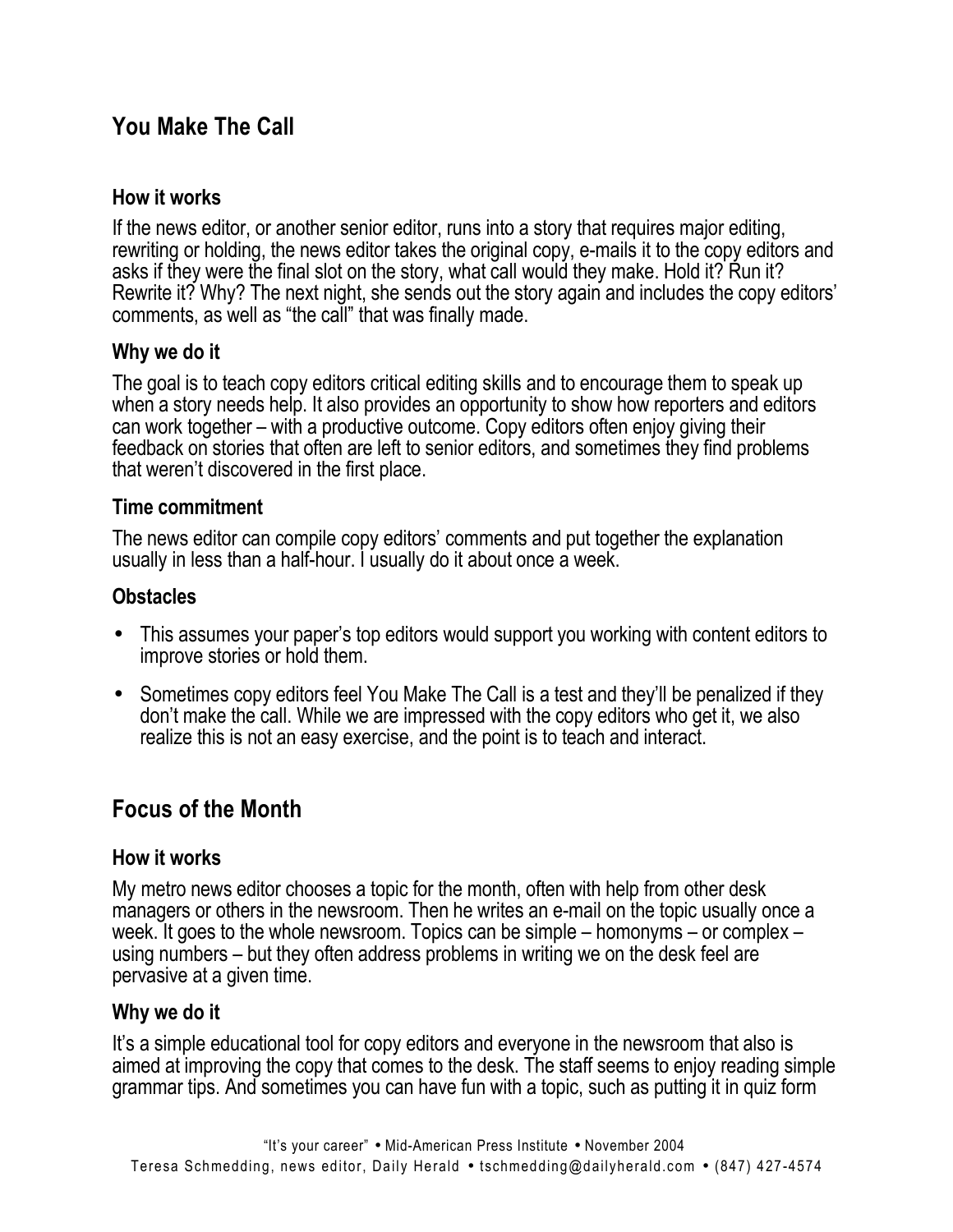with answers sent the next day. It also provides copy editors with a chance to flag repeated errors in copy without sounding too nit-picky.

#### **Time commitment**

Neil spends about four hours a month researching and writing; it depends on the topic. "Homonym trouble" was easy; "Using numbers" was more difficult. But you can spend only minutes a month pulling items from your own stylebook.

### **Obstacles**

- It's easy to write too long and lose people. So, get someone to edit your work.
- Also, format your e-mail to make it easier to read, if possible. Indent blocks of text taken from another source, for example.
- It *is* another e-mail in the Inbox, but your Focus of the Month will get read if more often than not it is kept light and quick.

# **Catch of the Month**

### **How it works\***

A catch is a hole in a story or an inaccuracy, though it can be a grammar or style error. The news editor compiles the good catches that others nominate or that she hears about. The compilation is sent out by e-mail at the end of the month for a vote among copy editors. The winner is presented with a 14-inch softball autographed by the paper's top editors and copy desk managers.

### **Why we do it**

The chief point is recognition. It also shows the copy editors what kinds of catches are being made and helps them learn to watch out for them.

### **Time commitment**

I spend about 15 minutes each month compiling nominees and announcing the winner. Desk managers also spend bits of time here and there keeping their eyes out for catches being made and putting them in an e-mail to pass on.

### **Obstacles**

- Some copy editors don't like to nominate themselves, so managers must keep their eye out.
- Catch of the Month is harder to maintain, so periodically copy desk managers must make a special effort to renew interest in the award.
- You must buy the baseballs or softballs! (They're not *that* expensive.)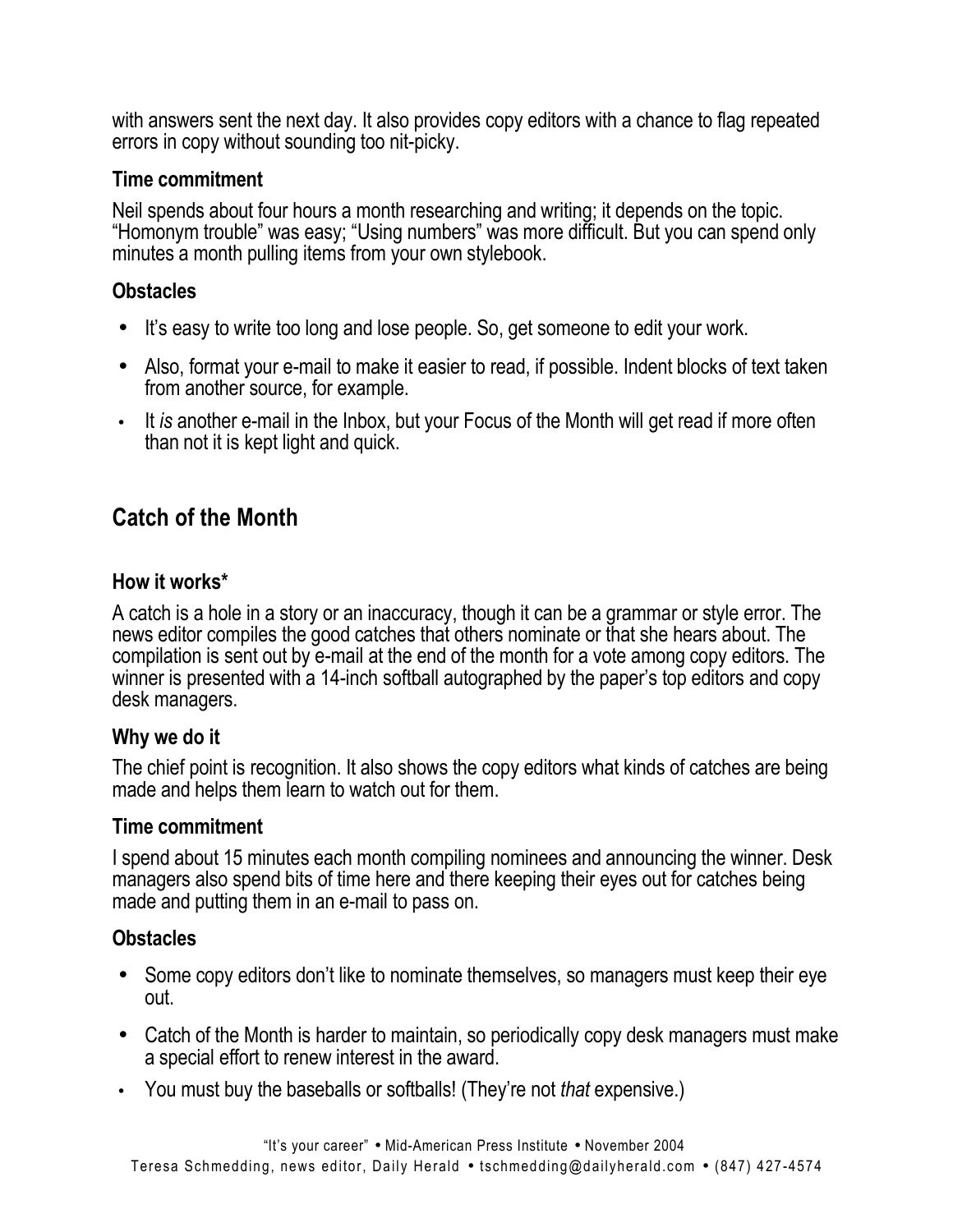\*The Herald upgraded "catch of the month" to be included in the overall monthly excellence awards. The current system has catches submitted to the leader of the excellence committee. The winner is selected by that panel.

# **Brown-bag discussion**

### **How it works**

Once a month a copy desk manager or senior editor schedules a discussion during dinner break. It's optional to the copy editors; we provide dessert. It's an open forum, with topics ranging from a grammar review to layout critiques. Sometimes guests are invited, such as a bureau chief, the managing editor or even an advertising manager.

#### **Why we do it**

It's an informal way to discuss our work, share ideas and help each other improve. The required preparation to foster discussion is simple, such as gathering layouts or compiling sentences with grammar errors. Having a content editor or someone from elsewhere in the company helps develop good relations between copy desk and city desk or even editorial and advertising. And the session doesn't steal from shift time.

### **Time commitment**

An hour for your staff; a little more for those planning the meeting.

### **Obstacles**

- It seems like another meeting. But copy editors usually are agreeable and have a good discussion. Plus they get dessert.
- If the night is busy we can feel pressure to hold the discussion for later, and then later, and then later. But the trick is to simply insist upon having it, just as we insist that our copy editors take a break.
- You gotta buy the dessert!

### **Peer review**

#### **How it works**

A senior copy editor sends out a story for everyone to look over. Copy editors gather for a quick meeting after deadline to discuss issues in the story.

### **Why we do it**

It's an informal way for copy editors to discuss stories and issues without managers hanging over them. Each copy editor brings a unique perspective to the story. One always catches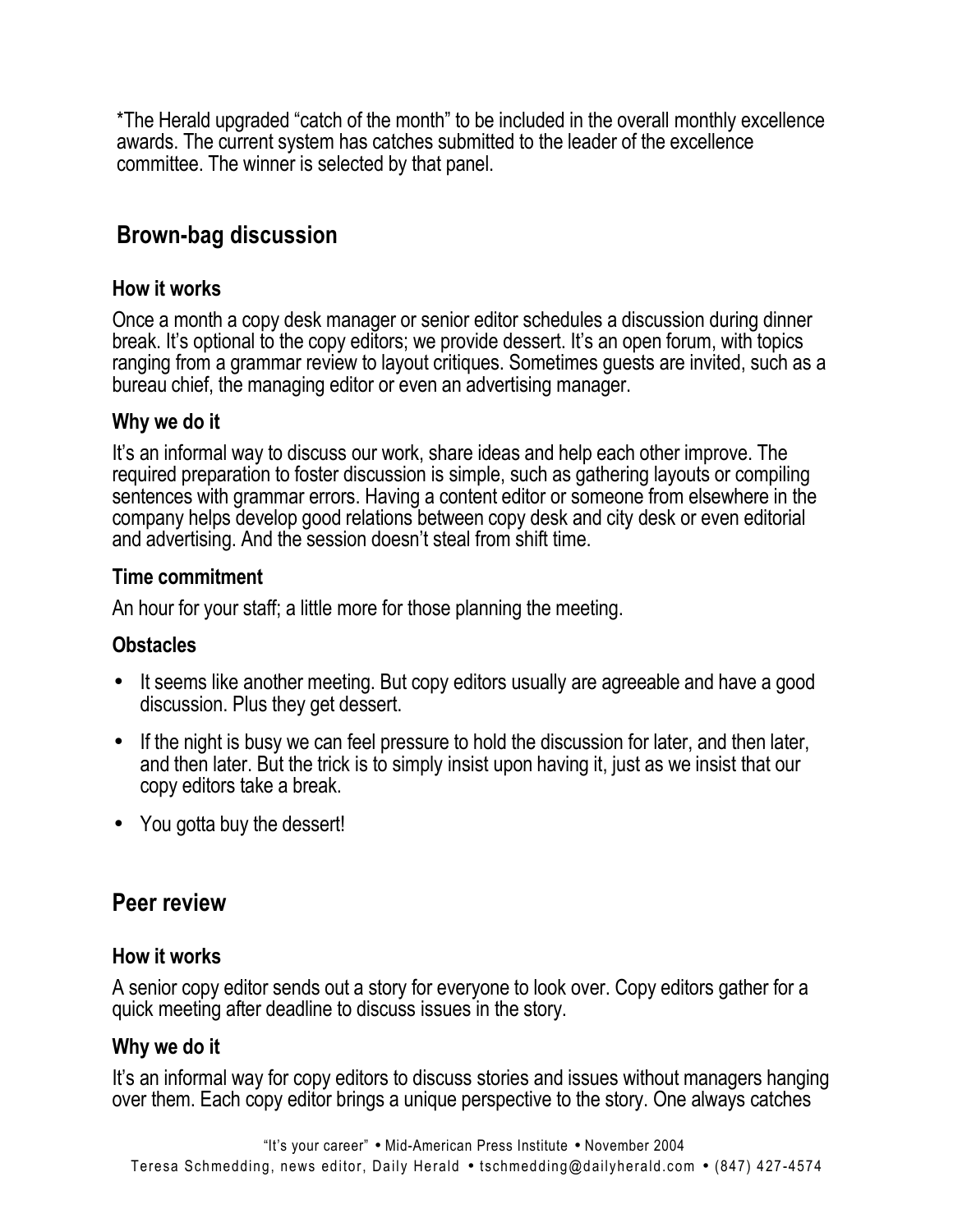grammar, another catches style mistakes while someone else sees libel. It also helps develop mutual respect among co-workers and lets some start to stand out as experts in certain areas.

#### **Time commitment**

However long copy editors chose to discuss a story.

#### **Obstacles**

• Since it's staff directed, it's tough to keep your management fingers off. It's also somewhat sporadic, falling victim to busy work schedules or morale issues.

### **Fun fact**

#### **How it works**

The assistant news editor e-mails out a fun fact of the day. Topics vary from season style issues to odd facts. The metro news editor reads the fun fact out loud at night staff's daily meeting.

#### **Why we do it**

To convey simple information in a direct fashion or pique interest in a particular topic.

#### **Time commitment**

Time depends on how complicated the fact is. Could be from a few minutes to a half hour researching on the Internet.

#### Samples:

#### **When did "Mister Rogers' Neighborhood" debut?**

Its first nationwide broadcast, on PBS, was on February 19, 1968. (This is an important distinction from when his show first went on the air, which was in 1966 but only on WQED in Pittsburgh.)

**The national median home price in January** was \$160,400, up 6.7 percent from the same month a year ago. (This compares to \$xxx,xxx in [your region].)

The ability to form a plural of a name, or the plural of any word, seems to be a dying skill. Here are some rules about names: -- most last names ending in *es* or *z* add **es**: so the plural of Jones is **Joneses** (not the Jones' -- as we often see), the plural of Gonzalez is **Gonzalezes**.

-- most last names ending in *y* add **s**, even if preceded by a consonant: so the plural of Duffy is **Duffys** (not the Duffy's) -- for others, just add *s*: the **Howards** (not the Howard's).

#### **fun fact of the day:**

\* **Pool** and **billiards** are not the same thing. Billiards is a game played with three hard balls on a rectangular table covered with cloth and having raised, cushioned edges. Pool is a type of billiards game played with balls numbered one to 15 and a cue ball, on a table with six pockets.

#### **fun fact of the day:**